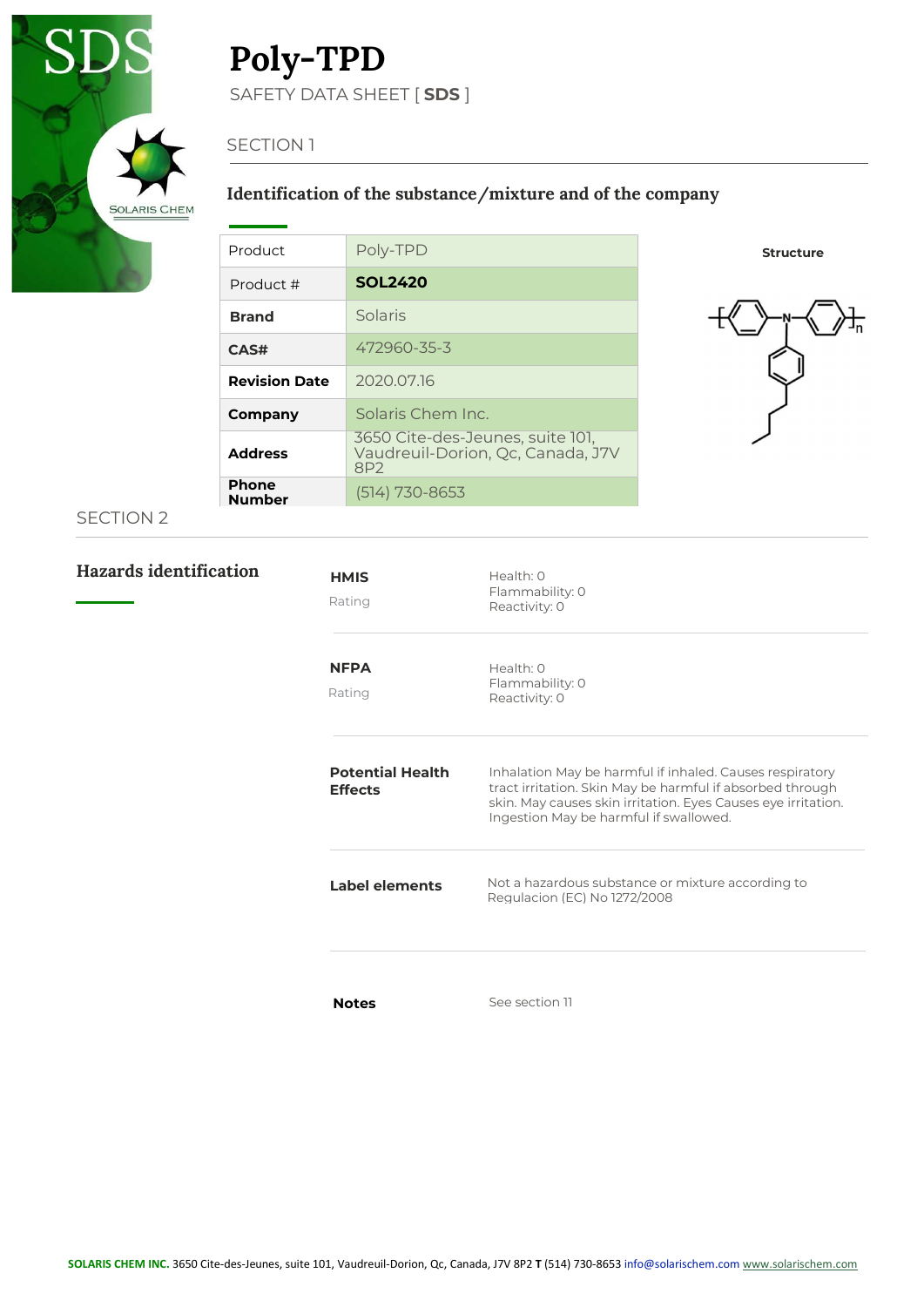

| Composition/information            | <b>Substance</b>                      | Poly[N,N'-bis(4-butylphenyl)-N,N'-bis(phenyl)- benzidine] -<br>poly-TPD                                                                                                             |
|------------------------------------|---------------------------------------|-------------------------------------------------------------------------------------------------------------------------------------------------------------------------------------|
| on ingredients                     | CAS#                                  | 472960-35-3                                                                                                                                                                         |
|                                    | <b>SARA 313</b>                       | No                                                                                                                                                                                  |
|                                    | <b>Chemical</b><br>Formula            | $(C_{22}H_{23}N)_n$                                                                                                                                                                 |
| <b>SECTION 4</b>                   |                                       |                                                                                                                                                                                     |
| <b>First aid measures</b>          | <b>Oral Exposures</b>                 | If swallowed, wash out mouth with water provided person is<br>conscious. Call a physician.                                                                                          |
|                                    | <b>Inhalation</b>                     | If inhaled, move to fresh air. If breathing becomes difficult,<br>call a physician.                                                                                                 |
|                                    | <b>Skin exposure</b>                  | In case of contact, immediately wash skin with soap and<br>copious amounts of water.                                                                                                |
|                                    | Eye exposure                          | In case of contact with eyes, flush with copious amounts of<br>water for at least 15 minutes. Assure adequate flushing by<br>separating the eyelids with fingers. Call a physician. |
| <b>SECTION 5</b>                   |                                       |                                                                                                                                                                                     |
| <b>Firefighting measures</b>       | <b>Flash Point</b>                    | N/A                                                                                                                                                                                 |
|                                    | <b>Auto-ignition</b>                  | N/A                                                                                                                                                                                 |
|                                    | Flammability                          | N/A                                                                                                                                                                                 |
|                                    | <b>Extinguishing</b><br>Media         | Water or Carbon dioxide or dry chemical powder or<br>appropriate foam.                                                                                                              |
|                                    | <b>Firefighting</b>                   | Protective Equipment: Wear self-contained breathing<br>apparatus if necessary Specific Hazard(s): Emits toxic fumes<br>under fire conditions.                                       |
| <b>SECTION 6</b>                   |                                       |                                                                                                                                                                                     |
| <b>Accidental release measures</b> | <b>Personal</b><br><b>Precaution</b>  | Exercise appropriate precautions to minimize direct contact<br>with skin or eyes and prevent inhalation of dust.                                                                    |
|                                    | <b>Cleaning up</b>                    | Sweep up, place in a bag and hold for waste disposal. Avoid<br>raising dust. Ventilate area and wash spill site after material<br>pickup is complete.                               |
| <b>SECTION 7</b>                   | <b>Environment</b>                    | Do not let the product escape into the environment                                                                                                                                  |
|                                    |                                       |                                                                                                                                                                                     |
| <b>Handling and storage</b>        | <b>Handling</b>                       | Avoid dust inhalation. Avoid contact with eyes, skin, and<br>clothing. Avoid prolonged or repeated exposure.                                                                        |
|                                    | <b>Storage</b>                        | Keep tightly closed in a cool, well ventilated, dry place.                                                                                                                          |
|                                    | <b>Special</b><br><b>Requirements</b> | Store under inert gas. Oxygen sensitive. Light sensitive.                                                                                                                           |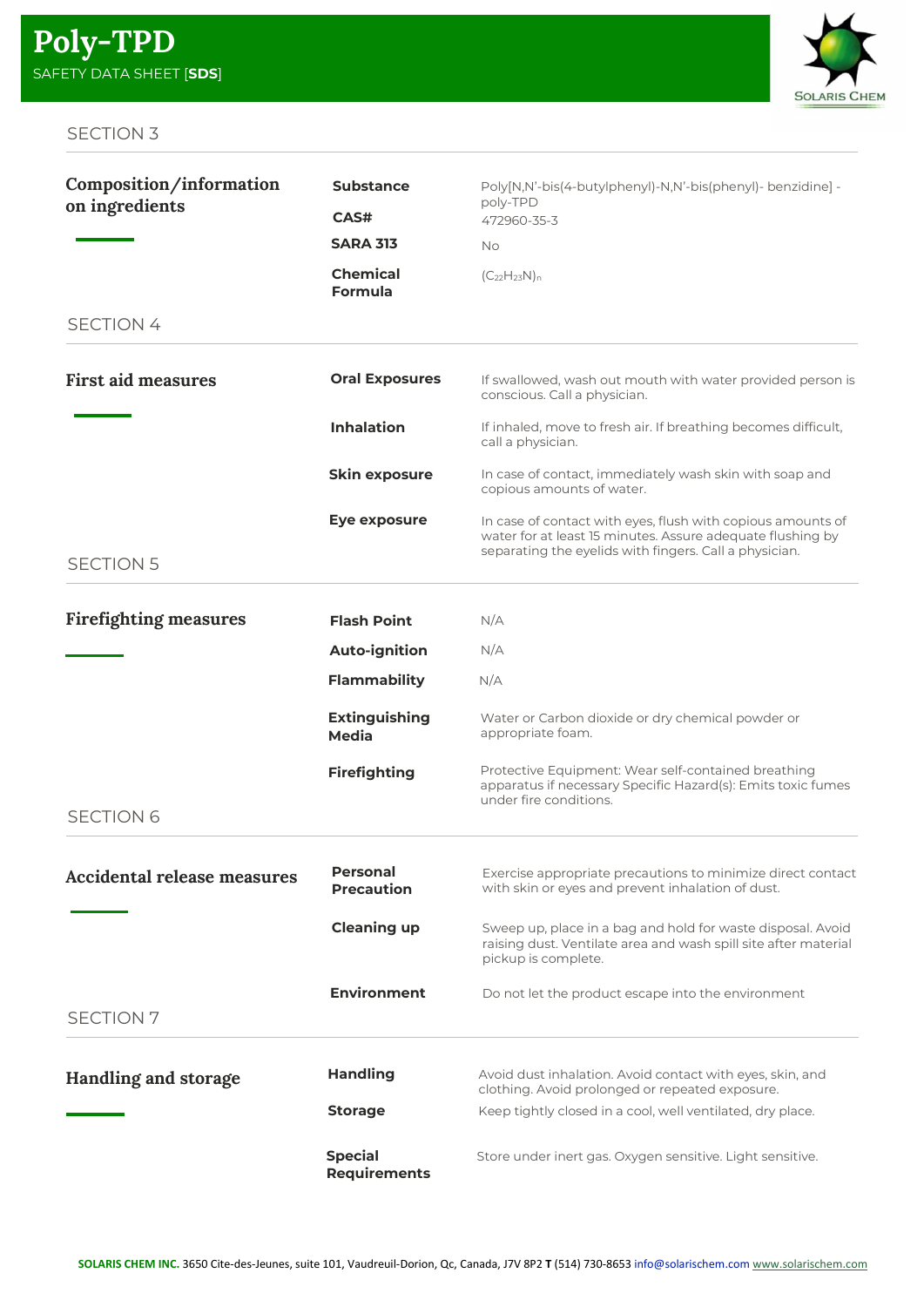

| <b>Exposures</b><br>controls/personal | <b>Safety</b><br><b>Equipment</b>                         | Safety shower and eye bath. Mechanical exhaust required.                                                                                                                                                                                                                                                                                         |
|---------------------------------------|-----------------------------------------------------------|--------------------------------------------------------------------------------------------------------------------------------------------------------------------------------------------------------------------------------------------------------------------------------------------------------------------------------------------------|
| protection<br><b>SECTION 9</b>        | <b>Personal</b><br><b>Protective</b><br><b>Equipement</b> | Respiratory: Use respirators and components tested and<br>approved under appropriate government standards (NIOSH<br>(US) or CEN(EU)). Respiratory protection not required. The<br>use of type N95 (US) or type P1 (EN 143) dust masks is<br>recommended.<br>Hand: Anti-static protective gloves recommended.<br>Eye: Appropriate safety goggles. |
|                                       | <b>General Hygiene</b><br><b>Measures</b>                 | Wash thoroughly after handling with soap and water.                                                                                                                                                                                                                                                                                              |
| Physical and chemical                 | Color                                                     | Pale yellow                                                                                                                                                                                                                                                                                                                                      |
| properties                            | Appearance                                                | Solid                                                                                                                                                                                                                                                                                                                                            |
|                                       | pH                                                        | N/A                                                                                                                                                                                                                                                                                                                                              |
|                                       | <b>Boiling Point</b>                                      | N/A                                                                                                                                                                                                                                                                                                                                              |
|                                       | <b>Melting Point</b>                                      | Melting point/range: > 300 °C                                                                                                                                                                                                                                                                                                                    |
|                                       | <b>Freezing Point</b>                                     | N/A                                                                                                                                                                                                                                                                                                                                              |
|                                       | <b>Vapor Pressure</b>                                     | N/A                                                                                                                                                                                                                                                                                                                                              |
|                                       | <b>Bulk Density</b>                                       | N/A                                                                                                                                                                                                                                                                                                                                              |
|                                       | <b>Water Content</b>                                      | N/A                                                                                                                                                                                                                                                                                                                                              |
|                                       | <b>Solvent Content</b>                                    | N/A                                                                                                                                                                                                                                                                                                                                              |
|                                       | <b>Decomposition</b><br><b>Temperature</b>                | N/A                                                                                                                                                                                                                                                                                                                                              |
|                                       | <b>Flash Point</b>                                        | N/A                                                                                                                                                                                                                                                                                                                                              |
|                                       | <b>Flammability</b>                                       | N/A                                                                                                                                                                                                                                                                                                                                              |
|                                       | <b>Auto-ignition</b><br><b>Temperature</b>                | N/A                                                                                                                                                                                                                                                                                                                                              |
|                                       | <b>Solubility</b>                                         | Toluene, THF, Chloroform, Chlorobenzene                                                                                                                                                                                                                                                                                                          |
|                                       | <b>UV</b> absorption                                      | $\lambda$ max 374 ± 5 nm (THF)                                                                                                                                                                                                                                                                                                                   |
|                                       | <b>Emission</b><br>(fluorescence)                         | $\lambda$ max 420 ± 5 nm (THF)                                                                                                                                                                                                                                                                                                                   |

## SECTION 10

| <b>Stability and reactivity</b> | <b>Stability</b>                                            | Light and air sensitive. Avoid Strong oxidizing agents |
|---------------------------------|-------------------------------------------------------------|--------------------------------------------------------|
|                                 | <b>Hazardous</b><br><b>Decomposition</b><br><b>Products</b> | Carbon monoxide, Carbon dioxide.                       |
|                                 | <b>Hazardous</b><br>Polymerization                          | Will not occur                                         |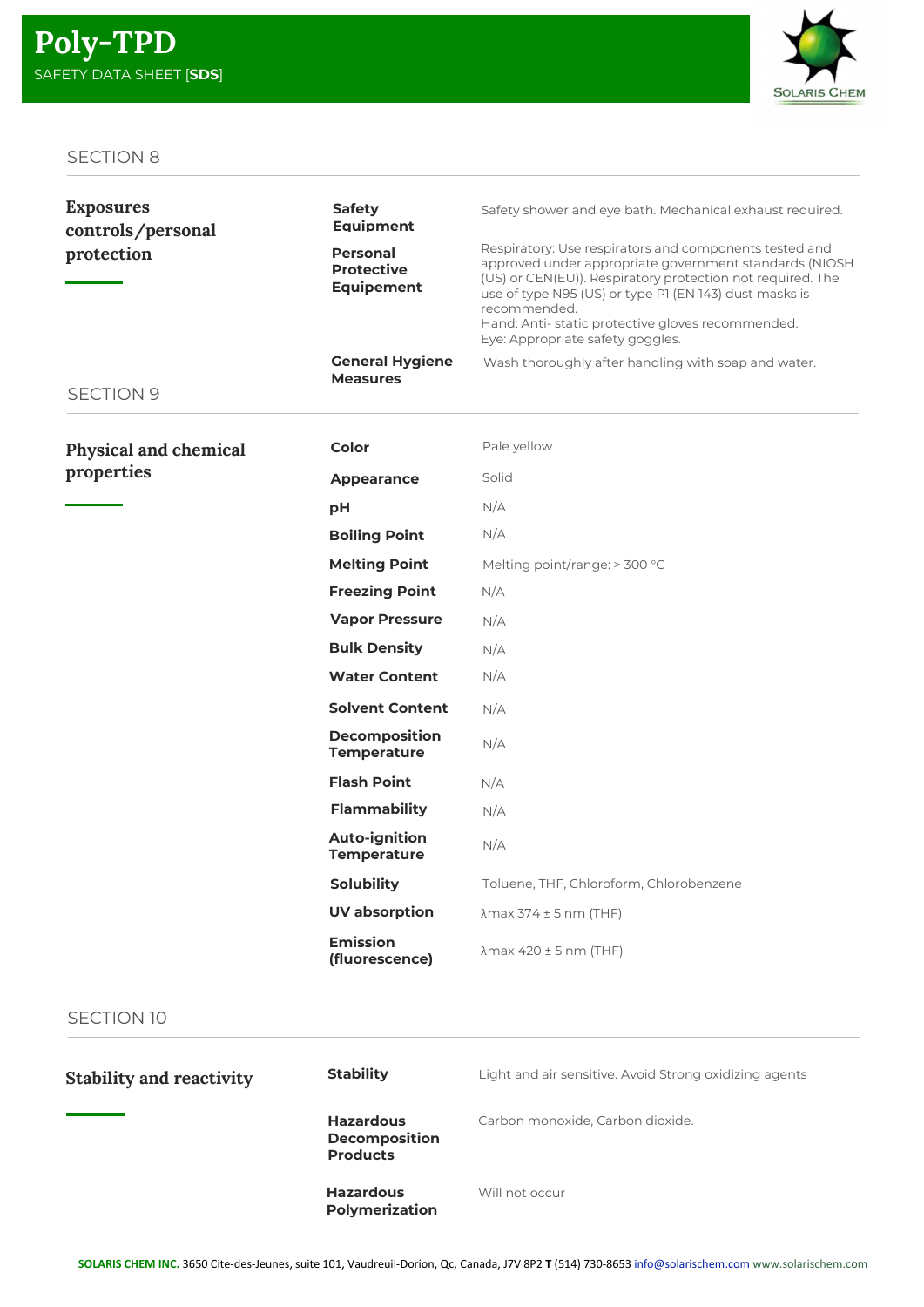

| <b>Toxicological information</b> | Route of<br><b>Exposure</b>           | Skin Contact: May cause skin irritation. Skin Absorption: May<br>be harmful if absorbed through the skin. Eye Contact: May<br>cause eye irritation.<br>Inhalation: Material may be irritating to mucous |
|----------------------------------|---------------------------------------|---------------------------------------------------------------------------------------------------------------------------------------------------------------------------------------------------------|
|                                  |                                       | membranes and upper respiratory tract. May be harmful if<br>inhaled. Ingestion: May be harmful if swallowed.                                                                                            |
|                                  | Signs and                             |                                                                                                                                                                                                         |
|                                  | <b>Symptoms of</b><br><b>Exposure</b> | Skin coloration. The chemical, physical, and toxicological<br>properties have not been thoroughly investigated.                                                                                         |
|                                  |                                       |                                                                                                                                                                                                         |

## SECTION 12

| <b>Ecological Information</b>  | <b>Ecological</b><br><b>Information</b> | Dispose the material accordingly (see section 13). No<br>information available on the ecological effects.                                                                                                                                                                                              |
|--------------------------------|-----------------------------------------|--------------------------------------------------------------------------------------------------------------------------------------------------------------------------------------------------------------------------------------------------------------------------------------------------------|
| <b>SECTION 13</b>              |                                         |                                                                                                                                                                                                                                                                                                        |
| <b>Disposal considerations</b> | Method of<br><b>Disposal</b>            | Contact a licensed professional waste disposal service to<br>dispose of this material. Dissolve or mix the material with a<br>combustible solvent and burn in a chemical incinerator<br>equipped with an afterburner and scrubber. Observe all federal,<br>state, and local environmental regulations. |
| <b>SECTION 14</b>              |                                         |                                                                                                                                                                                                                                                                                                        |
| <b>Transport information</b>   | <b>DOT</b>                              | Not dangerous good                                                                                                                                                                                                                                                                                     |
|                                | <b>IATA</b>                             | Not dangerous good                                                                                                                                                                                                                                                                                     |

Not dangerous good

IMDG